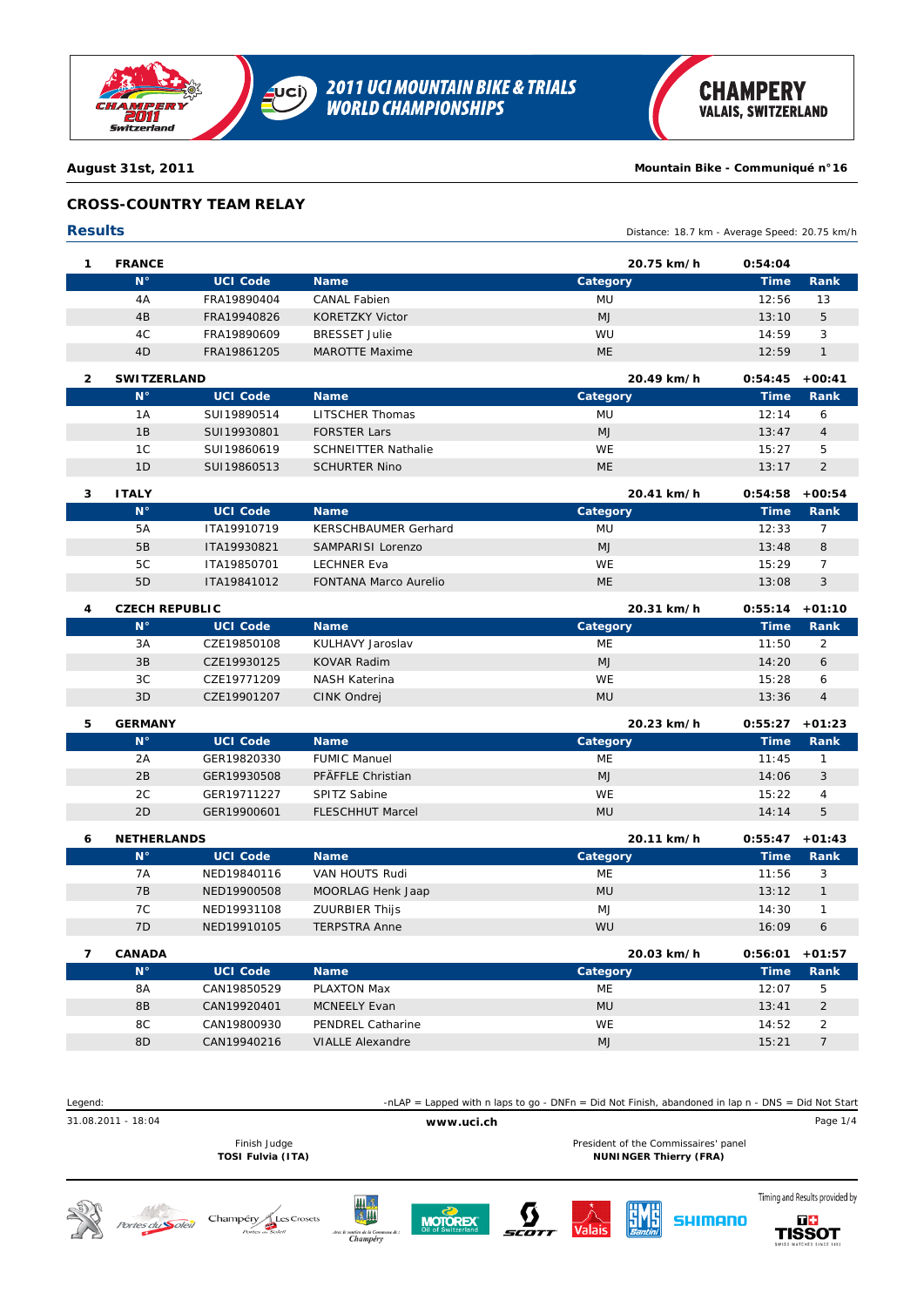

# **CROSS-COUNTRY TEAM RELAY**

#### **Results** Distance: 18.7 km - Average Speed: 20.75 km/h **8 SWEDEN 19.69 km/h 0:56:59 +02:55 N° UCI Code Name Category Time Rank** 18A SWE19850504 ME LINDGREN Emil 12:35 *8* 18B SWE19880105 WE ENGEN Alexandra 15:47 *18* 18C SWE19940207 MJ LINDE Emil 14:39 *10* 18D SWE19900821 MU JONSSON Olof 13:58 *8*

| ۰ | <b>GREAT BRITAIN</b> |                 |                        | 19.66 km/h | 0:57:05     | $+03:01$      |
|---|----------------------|-----------------|------------------------|------------|-------------|---------------|
|   | $N^{\circ}$          | <b>UCI Code</b> | <b>Name</b>            | Category   | <b>Time</b> | Rank          |
|   | 17A                  | GBR19920622     | <b>GALLAGHER Kenta</b> | MU         | 12:46       | 12            |
|   | 17B                  | GBR19931115     | <b>FERGUSON Grant</b>  | <b>MJ</b>  | 13:35       |               |
|   | 17C                  | GBR19790412     | MOSELEY Tracy          | <b>WE</b>  | 17:00       | 11            |
|   | 17D                  | GBR19820412     | KILLEEN Liam           | <b>ME</b>  | 13:44       | $\mathcal{Q}$ |

| 10 | <b>AUSTRALIA</b> |                 |                          | 19.47 km/h | 0:57:37 | $+03:33$    |
|----|------------------|-----------------|--------------------------|------------|---------|-------------|
|    | $N^{\circ}$      | <b>UCI Code</b> | <b>Name</b>              | Category   | Time'   | <b>Rank</b> |
|    | 12A              | AUS19790718     | JONGEWAARD Chris         | ME         | 13:14   | 18          |
|    | 12B              | AUS19930906     | <b>HAIG Jack</b>         | <b>MJ</b>  | 14:42   | 15          |
|    | 12C              | AUS19910927     | <b>HENDERSON Rebecca</b> | <b>WU</b>  | 16:28   | 15          |
|    | 12D              | AUS19891109     | VAN DER PLOEG Paul       | <b>MU</b>  | 13:13   | 10          |

| 11 | <b>SOUTH AFRICA</b> |                 |                       | 19.46 km/h | $0:57:39 + 03:35$ |      |
|----|---------------------|-----------------|-----------------------|------------|-------------------|------|
|    | $N^{\circ}$         | <b>UCI Code</b> | <b>Name</b>           | Category   | Time              | Rank |
|    | 11A                 | RSA19910516     | STRAUSS Mariske       | WU         | 16:41             | 21   |
|    | 11B                 | RSA19930427     | ROBERTS Luke          | <b>MJ</b>  | 14:24             | 21   |
|    | 11C                 | RSA19910524     | <b>CROESER Rourke</b> | MU         | 13:51             | 17   |
|    | 11D                 | RSA19870916     | <b>STANDER Burry</b>  | <b>ME</b>  | 12:43             | 11   |

| UKRAIN |  |
|--------|--|

| 12 | <b>UKRAINE</b>  |                 |                          | 19.46 km/h | $0:57:39 + 03:35$ |             |
|----|-----------------|-----------------|--------------------------|------------|-------------------|-------------|
|    | $N^{\circ}$     | <b>UCI Code</b> | <b>Name</b>              | Category   | Time              | <b>Rank</b> |
|    | 20A             | UKR19800315     | RYSENKO Sergji           | ME         | 12:44             | 10          |
|    | 20B             | UKR19940701     | <b>SHEVTSOV Artem</b>    | <b>MJ</b>  | 14:25             | 9           |
|    | 20C             | UKR19870215     | <b>KROMPETS Nataliya</b> | <b>WE</b>  | 16:51             | 12          |
|    | 20 <sub>D</sub> | UKR19901123     | TITARENKO Dmytro         | <b>MU</b>  | 13:39             | 12          |

| 13 |                | <b>RUSSIAN FEDERATION</b> | 19.44 km/h            | 0:57:43   | $+03:39$    |      |
|----|----------------|---------------------------|-----------------------|-----------|-------------|------|
|    | $N^{\circ}$    | <b>UCI Code</b>           | <b>Name</b>           | Category  | <b>Time</b> | Rank |
|    | 6A             | RUS19901204               | <b>IVANOV Timofei</b> | MU        | 13:06       | 17   |
|    | 6 <sub>B</sub> | RUS19930613               | <b>KUYAN Mark</b>     | <b>MJ</b> | 14:31       | 12   |
|    | 6C             | RUS19880510               | ANDREEVA Vera         | WE        | 16:24       | 13   |
|    | 6 <sub>D</sub> | RUS19850203               | SINTSOV Anton         | ME        | 13:42       | 13   |
|    |                |                           |                       |           |             |      |

| 14 | <b>SPAIN</b> |                 |                               | 19.42 km/h | $0:57:46$ +03:42 |             |
|----|--------------|-----------------|-------------------------------|------------|------------------|-------------|
|    | $N^{\circ}$  | <b>UCI Code</b> | <b>Name</b>                   | Category   | <b>Time</b>      | <b>Rank</b> |
|    | 10A          | ESP19901116     | <b>BOSQUE RUANO Cristofer</b> | MU         | 13:27            | 19          |
|    | 10B          | ESP19930624     | RODRIGUEZ GUEDE Pablo         | <b>MJ</b>  | 14:24            | 14          |
|    | 10C          | ESP19790225     | <b>GAMONAL FERRERA Rocio</b>  | WE         | 17:06            | 18          |
|    | 10D          | ESP19780824     | HERMIDA RAMOS José Antonio    | ME         | 12.49            | 14          |

| Legend:            |                                   | -nLAP = Lapped with n laps to go - DNFn = Did Not Finish, abandoned in lap $n - DNS = Did$ Not Start |  |                                                                       |                                      |  |
|--------------------|-----------------------------------|------------------------------------------------------------------------------------------------------|--|-----------------------------------------------------------------------|--------------------------------------|--|
| 31.08.2011 - 18:04 |                                   | www.uci.ch                                                                                           |  |                                                                       |                                      |  |
|                    | Finish Judge<br>TOSI Fulvia (ITA) |                                                                                                      |  | President of the Commissaires' panel<br><b>NUNINGER Thierry (FRA)</b> |                                      |  |
|                    | $Chomm(m)$ $AlocCocotc$           | --------                                                                                             |  | <b>CONTRACT AND RESIDENTS AND RESIDENTS</b>                           | Timing and Results provided by<br>-- |  |









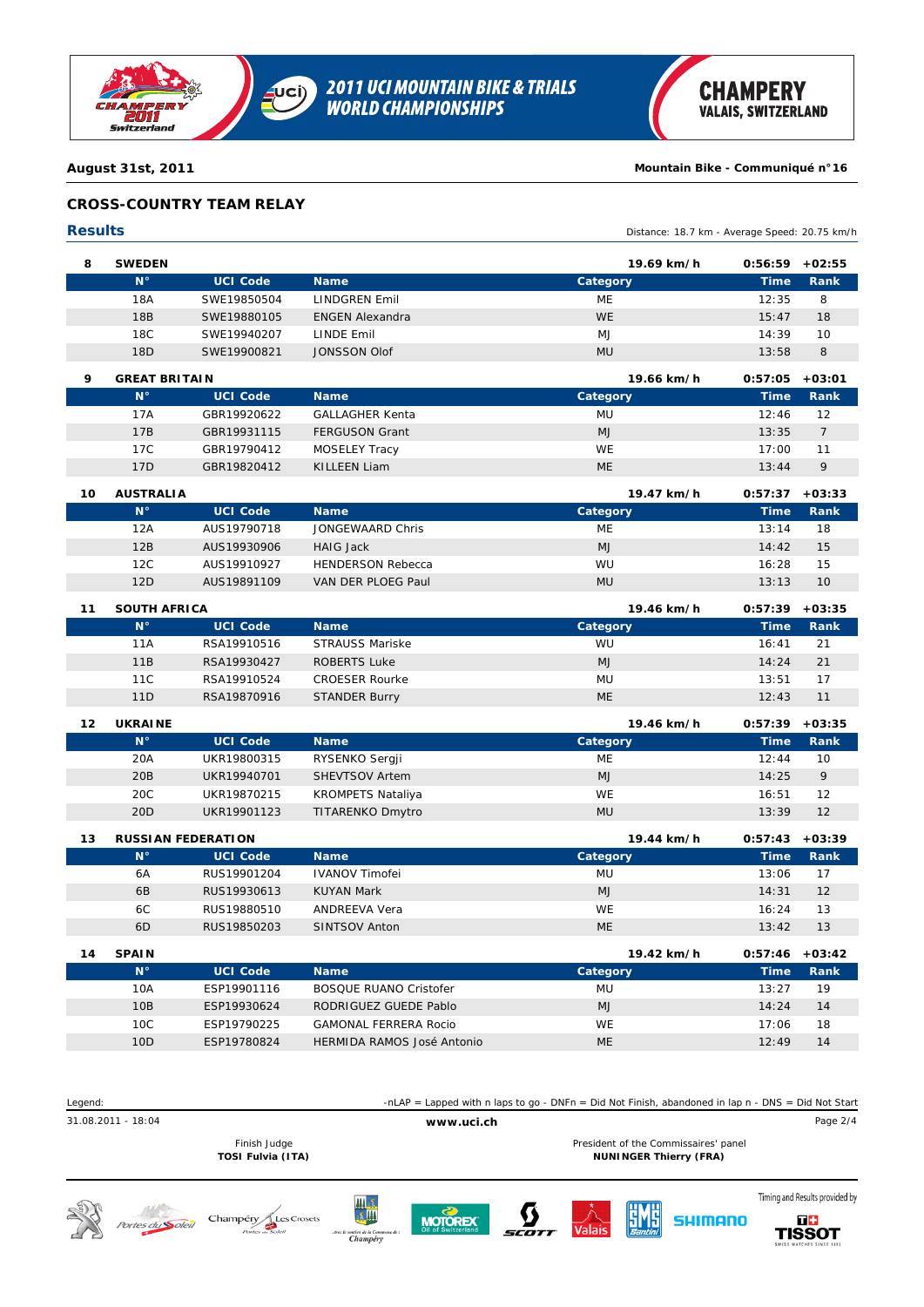

## **CROSS-COUNTRY TEAM RELAY**

| <b>Results</b> |                 |                 |                          | Distance: 18.7 km - Average Speed: 20.75 km/h |             |                |
|----------------|-----------------|-----------------|--------------------------|-----------------------------------------------|-------------|----------------|
| 15             | <b>POLAND</b>   |                 |                          | 19.27 km/h                                    | 0:58:13     | $+04:09$       |
|                | $N^{\circ}$     | <b>UCI Code</b> | <b>Name</b>              | Category                                      | <b>Time</b> | Rank           |
|                | 16A             | POL19900311     | <b>KONWA Marek</b>       | <b>MU</b>                                     | 11:58       | $\overline{4}$ |
|                | 16B             | POL19890316     | <b>OSICKI Kornel</b>     | <b>MU</b>                                     | 16:13       | 17             |
|                | 16C             | POL19930825     | <b>WAWAK Bartlomiej</b>  | M <sub>J</sub>                                | 14:49       | 9              |
|                | 16 <sub>D</sub> | POL19831109     | WLOSZCZOWSKA Maja        | <b>WE</b>                                     | 15:13       | 15             |
| 16             | <b>SLOVAKIA</b> |                 |                          | 19.18 km/h                                    | 0:58:30     | $+04:26$       |
|                | $N^{\circ}$     | <b>UCI Code</b> | <b>Name</b>              | Category                                      | <b>Time</b> | Rank           |
|                | 14A             | SVK19860812     | <b>LAMI Michal</b>       | <b>ME</b>                                     | 13:05       | 15             |
|                | 14B             | SVK19931020     | <b>BEBCAK Jozef</b>      | <b>MJ</b>                                     | 14:55       | 16             |
|                | 14C             | SVK19760204     | STEVKOVA Janka           | <b>WE</b>                                     | 16:21       | 14             |
|                | 14D             | SVK19931212     | <b>LAMI Frantisek</b>    | MJ                                            | 14:09       | 16             |
| 17             | <b>ISRAEL</b>   |                 |                          | 18.88 km/h                                    | 0:59:26     | $+05:22$       |
|                | $N^{\circ}$     | <b>UCI Code</b> | <b>Name</b>              | Category                                      | <b>Time</b> | Rank           |
|                | 15A             | ISR19890619     | <b>HAIMY Shlomi</b>      | <b>MU</b>                                     | 13:06       | 16             |
|                | 15B             | ISR19860907     | <b>ISHAI Rotem</b>       | <b>ME</b>                                     | 14:05       | 10             |
|                | 15C             | ISR19940308     | NIV Guy                  | M <sub>J</sub>                                | 15:02       | 8              |
|                | 15D             | ISR19910823     | <b>KOREM Noga</b>        | WU                                            | 17:13       | 17             |
| 18             | <b>BRAZIL</b>   |                 |                          | 18.74 km/h                                    | 0:59:52     | $+05:48$       |
|                | $N^{\circ}$     | <b>UCI Code</b> | <b>Name</b>              | Category                                      | <b>Time</b> | Rank           |
|                | 21A             | BRA19790814     | <b>VALERIANO Rubens</b>  | <b>ME</b>                                     | 12:41       | 9              |
|                | 21B             | BRA19930421     | <b>ALEXI William</b>     | <b>MJ</b>                                     | 14:58       | 13             |
|                | 21C             | BRA19800119     | STOPA Roberta Kelly      | <b>WE</b>                                     | 17:58       | 19             |
|                | 21D             | BRA19890330     | <b>AVANCINI Henrique</b> | <b>MU</b>                                     | 14:15       | 18             |

| 19 | <b>JAPAN</b> |                 |                | 18.57 km/h | 1:00:26     | +06:22 |
|----|--------------|-----------------|----------------|------------|-------------|--------|
|    | $N^{\circ}$  | <b>UCI Code</b> | <b>Name</b>    | Category   | <b>Time</b> | Rank   |
|    | 13A          | JPN19850820     | YAMAMOTO Kohei | ME         | 12:45       | 11     |
|    | 13B          | JPN19940112     | SAWADA Toki    | <b>MJ</b>  | 14:50       | 11     |
|    | 13C          | JPN19790913     | KATAYAMA Rie   | <b>WE</b>  | 17:04       | 16     |
|    | 13D          | JPN19890428     | NODA Takuji    | <b>MU</b>  | 15:47       | 19     |

| 20 | <b>HUNGARY</b> |                 |                       | 18.55 km/h | $1:00:29 + 06:25$ |      |
|----|----------------|-----------------|-----------------------|------------|-------------------|------|
|    | $N^{\circ}$    | <b>UCI Code</b> | <b>Name</b>           | Category   | <b>Time</b>       | Rank |
|    | 19A            | HUN19900724     | <b>JUHASZ Zsolt</b>   | MU         | 13:01             | 14   |
|    | 19B            | HUN19930322     | <b>FENYVESI Peter</b> | <b>MJ</b>  | 15:45             | 19   |
|    | 19C            | HUN19900121     | BENKO Barbara         | WU         | 17:42             | 20   |
|    | 19D            | HUN19820918     | PARTI Andras          | <b>ME</b>  | 14:01             | 20   |
|    |                |                 |                       |            |                   |      |

| 21 |                | UNITED STATES OF AMERICA |                      | 17.91 km/h | $1:02:39 +08:35$ |      |
|----|----------------|--------------------------|----------------------|------------|------------------|------|
|    | $N^{\circ}$    | <b>UCI Code</b>          | <b>Name</b>          | Category   | <b>Time</b>      | Rank |
|    | 9A             | USA19890428              | ETTINGER Stephen     | <b>MU</b>  | 19:18            | 22   |
|    | 9B             | USA19930112              | <b>GROTTS Howard</b> | <b>MJ</b>  | 13:55            | 22   |
|    | 9C             | USA19800105              | GOULD Georgia        | <b>WE</b>  | 15:57            | 22   |
|    | 9 <sub>D</sub> | USA19751225              | WELLS Todd           | ME         | 13:29            | 21   |

| Legend:                 |                                      |         | -nLAP = Lapped with n laps to go - DNFn = Did Not Finish, abandoned in lap n - DNS = Did Not Start |                   |                                                                       |                                      |
|-------------------------|--------------------------------------|---------|----------------------------------------------------------------------------------------------------|-------------------|-----------------------------------------------------------------------|--------------------------------------|
| 31.08.2011 - 18:04      |                                      |         | www.uci.ch                                                                                         |                   |                                                                       | Page 3/4                             |
|                         | Finish Judge<br>TOSI Fulvia (ITA)    |         |                                                                                                    |                   | President of the Commissaires' panel<br><b>NUNINGER Thierry (FRA)</b> |                                      |
| Portes du <b>Soleil</b> | Champéry <sub>/</sub><br>Les Crosets | Щ<br>AM |                                                                                                    | $V = \frac{1}{2}$ | IMANO                                                                 | Timing and Results provided by<br>T+ |







 $A$ vec  $h$ 





**TISSOT**